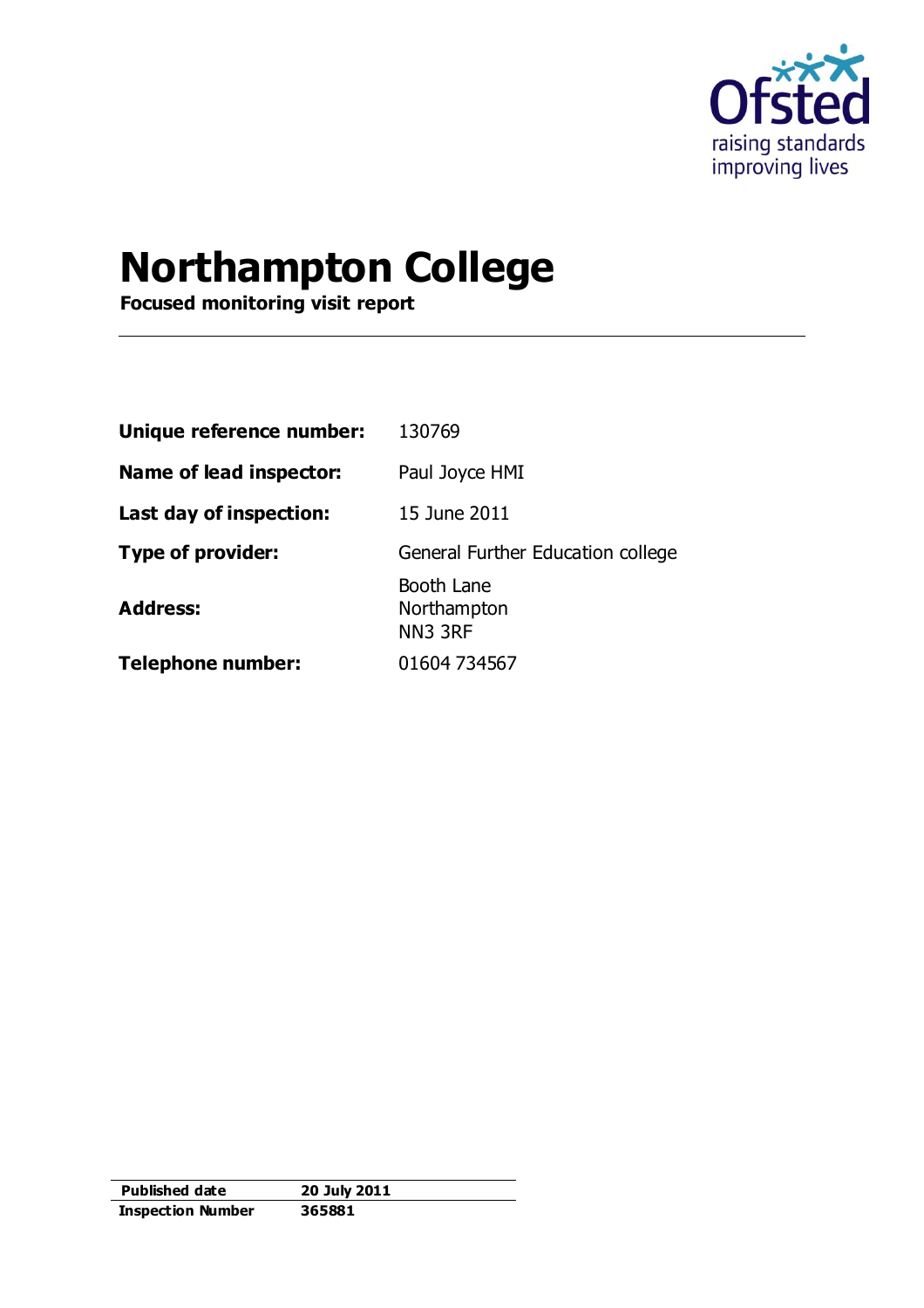## **FOCUSED MONITORING VISIT: MAIN FINDINGS**

### **Context and focus of visit**

Northampton College is a large general further education college situated in the East Midlands. The college operates from three main sites, one in Northampton town centre, one in Daventry and the main campus at Booth Lane in Northampton. Courses are offered in 14 of the 15 subject areas with no provision in construction and very few learners on land-based courses. Provision is offered from entry to advanced level with the majority of enrolments on advanced-level courses.

The college was last inspected in May 2009 and inspectors judged provision overall to be satisfactory. All main aspects were graded satisfactory, with capacity to improve judged as good. Of the six sector subject areas inspected, health, public services and care was outstanding, hairdressing and beauty therapy was good, engineering, visual and performing arts, literacy, numeracy and English for speakers of other languages (ESOL) and independent living and leisure skills were satisfactory. The themes explored during this visit arise from the areas for improvement identified at the last inspection.

### **Themes**

### **Self-assessment and improvement planning**

#### **What progress has the college made in developing the use of Reasonable targets to monitor performance and improve provision? progress**

The use of targets to monitor and inform improvement was underdeveloped at the last inspection. Since then the college has introduced a number of targets that enable many aspects of provision to be monitored more effectively. For example, targets are now set for attendance and retention on each course and because of closer monitoring and earlier intervention, overall retention and attendance rates have improved this year when compared to the same point last year.

The college now uses its self-assessment report more effectively to inform improvement planning. Targets and actions identified within the college's quality improvement plan directly relate to weaknesses identified in the self-assessment report. Progress against set targets and actions are closely monitored and improvements in provision are evident. Success rates on many vocational courses have improved since the last inspection and the overall quality of teaching and learning has improved according to the college's own monitoring records. However, improvements are not consistent across the college and in some curriculum areas, especially on academic courses, success rates have not improved. It is difficult to correlate the college's self-assessment grades given the below average success rates in some areas.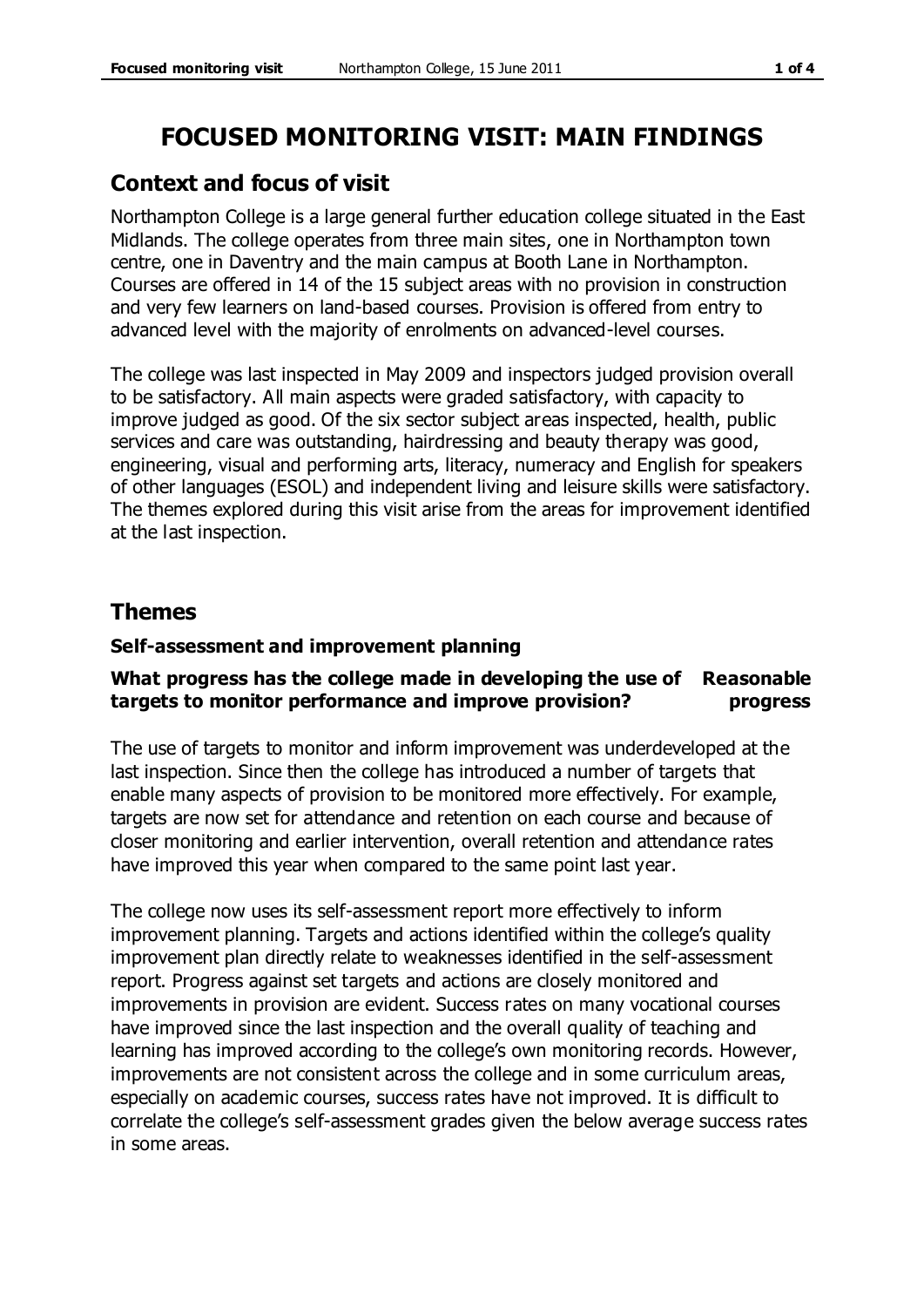### **Outcomes for learners**

#### **How much progress has the college made in raising success rates, especially for learners aged 16 to 18 on advanced level courses and on functional skills courses? Insufficient progress**

Since the last inspection, success rates for learners' aged 16 to 18 on A - and AS-level courses further declined and in 2009/10 were very significantly below average. While success rates on most vocational courses at advanced level did improve, because of the very low success rates on A- and AS-level courses, the overall success rate at advanced level for learners aged 16 to 18 remained below average. On functionalskills courses, despite modest improvement in 2009/10, and with significantly reduced enrolment numbers, success rates remain well below corresponding national averages at all levels.

In 2009/10, long course success rates declined significantly at foundation level and were well below average but rose significantly at intermediate level to be slightly above average. In subject areas, long course success rates were below average in eight of the 14 areas where the college offers provision. On short courses of between five and 24 weeks duration, success rates declined to well below national levels. The college is aware of the issues that affected success rates and has taken appropriate steps to improve performance. On work-based learning courses, the overall success rate improved in 2009/10 but remained below average.

### **Quality of provision**

#### **What action has the college taken to improve the quality of teaching and learning to increase the proportion of good and better lessons? Reasonable progress**

Since the last inspection, the college has focused on improving the quality of teaching and learning, with a clear steer from the Principal that good teaching and learning is the minimum standard. The college's lesson observation team has reduced in number to enable more consistent judgements to be made. Information collected through the lesson observation process is collated and used well to target staff development activity. Advanced practitioners provide support and coaching to staff to help improve their practice.

Students interviewed during the monitoring visit were complimentary about the quality of teaching and learning, as were the vast majority of students that returned inspection questionnaires. College data indicate that the overall proportion of lessons judged good or better has improved when compared to the previous year. A higher proportion of lessons were judged to be outstanding this year than was the case last year and the proportion of lessons judged to be inadequate has further reduced. However, analysis of observation records show that the proportion of lessons judged good or better did not improve on advanced-level courses. Success rates and valueadded scores at advanced level on A- and AS-level courses remain low.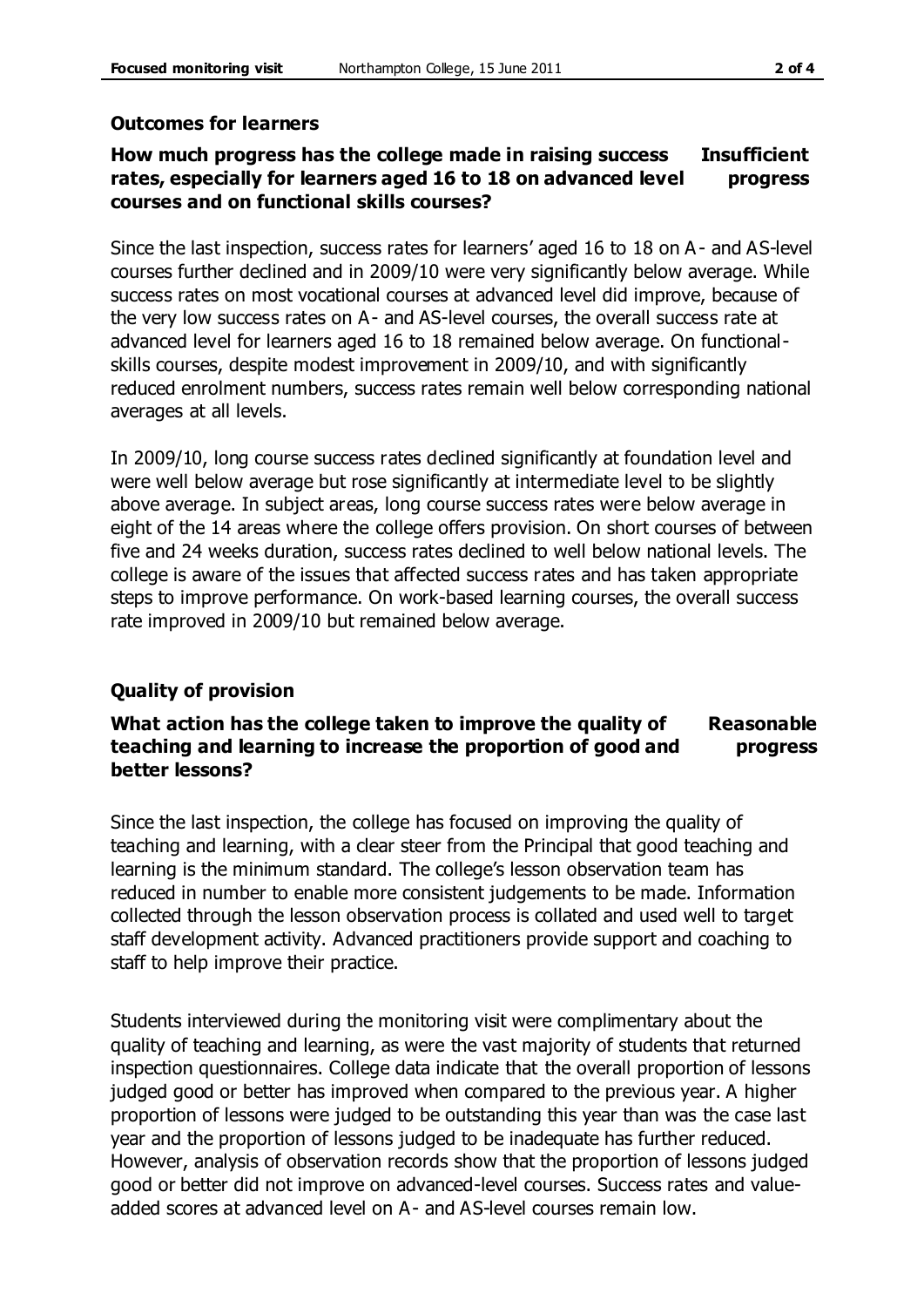#### **What progress has the college made in developing the curriculum to enable opportunities for learners to gain information technology qualifications and to provide support for gifted and talented learners? Reasonable progress**

Curriculum provision to enable learners to gain information technology (IT) qualifications and to support gifted and talented learners was underdeveloped at the last inspection. Following a review of the curriculum, all foundation-level students now study for functional skills tests in IT. At intermediate and advanced levels, the college now offers learners the opportunity to study for an IT qualification as one of three functional skills options. The college now provides good access to IT resources and learners on most courses now use IT facilities at some point in their course to enhance their learning experience and to develop their skills.

The college has changed its approach for gifted and talented students since the last inspection and now focuses on providing stretch and challenge within lessons. Plans to evaluate and develop stretch and challenge opportunities and activities are under way. Students of all ability levels are encouraged to take part in national competitions and the college has had some success in the catering, hair and beauty and engineering curriculum areas where students have won competitions. On A- and AS-level courses the impact of stretch and challenge within lessons is less evident as value-added scores on many courses are low.

### **Leadership and management**

#### **How much progress has the college made in developing appraisal and performance management arrangements for staff? Reasonable progress**

Appraisal and performance management arrangements were underdeveloped at the last inspection. Since then the college has introduced an appropriate appraisal system for all staff that has been successfully implemented. Managers and staff have received training and the completion of appraisal documentation is closely monitored. Managers and staff are reviewed against a clear competency framework and are set objectives and targets that are closely linked to college or department strategic plans. However, the targets set for some staff are insufficiently precise and in too many cases do not include targets related to improving the academic performance of courses for which they are responsible. Teaching staff are observed as part of performance management arrangements and the outcomes of lesson observations are taken into account when appraising staff. However, the use of a wider range of performance indicators, such as value-added data or success-rate data, to inform staff performance management remains an area for development. The college uses competency and disciplinary procedures appropriately and staff are more effectively held to account for their performance than was the case at the last inspection.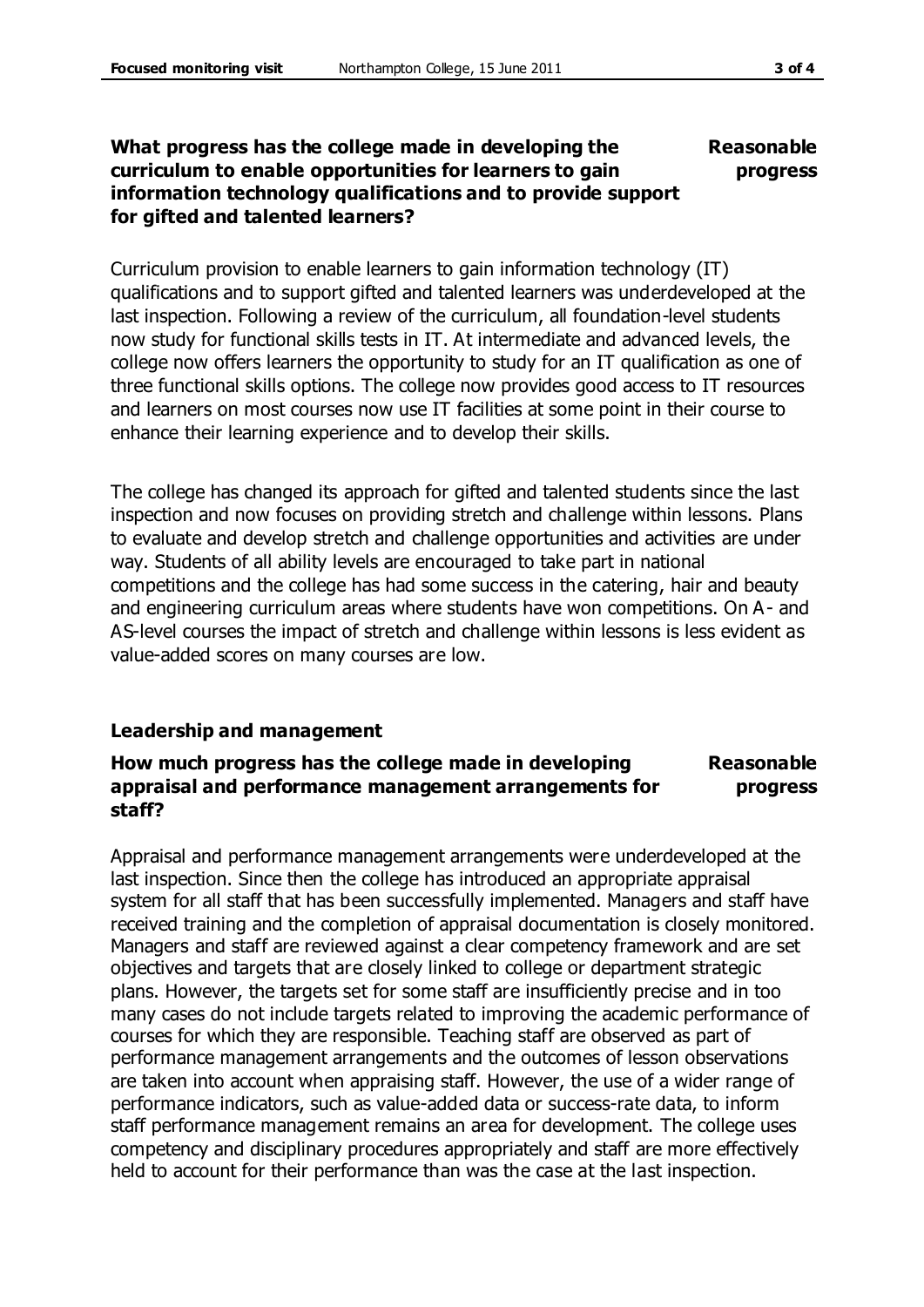**Reasonable progress**

### **What actions has the college taken to improve the consistency of curriculum management across the organisation?**

The effectiveness of curriculum management varied significantly at the last inspection. Since then, senior managers have restructured the curriculum into seven schools that are more closely aligned to sector subject areas. Within these schools, curriculum managers support heads of school in delivering more measurable targets. Communication has improved since the last inspection and managers value the weekly quality improvement network meetings that enable more effective sharing of information. These meetings provide regular opportunities to discuss cross-college issues and to share good practice with colleagues. Curriculum team meetings, held on the same day, promote more timely and consistent feedback to staff.

The use of management information has improved and monthly data on attendance and retention enable managers to follow up issues with their staff more effectively. Termly curriculum team monitoring meetings, led by the Principal and senior managers, are rigorous in evaluating progress against agreed targets and identifying areas for specific action. Improved curriculum management is contributing to raising learners' success rates. However, the rate of improvement does vary and the impact of curriculum management on raising success rates on A- and AS-level courses within different curriculum areas is limited.